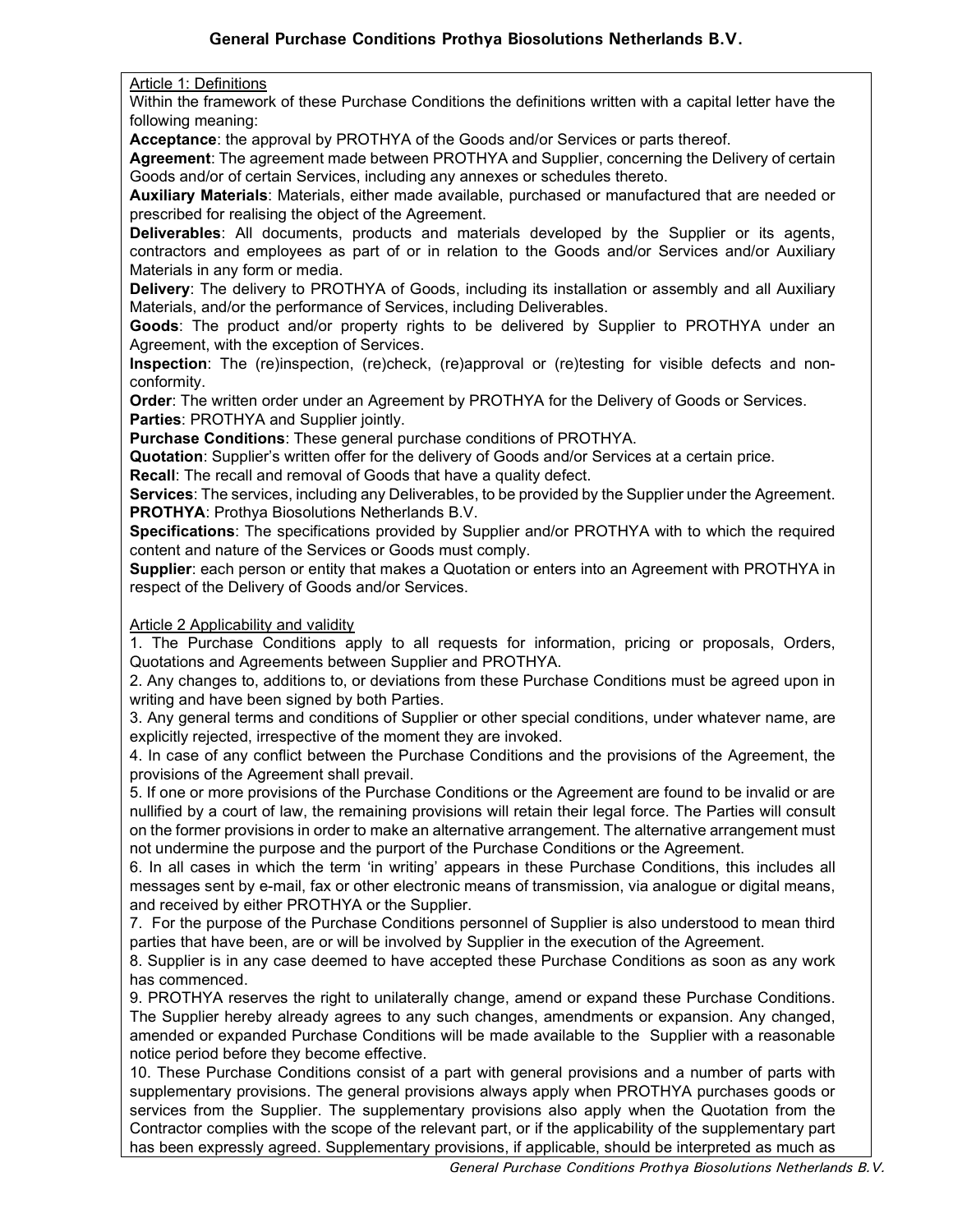possible in accordance with the general provisions. If this is not possible, the supplementary provisions prevail.

### Article 3 Quotation, conclusion of the Agreement and Orders

1. A Quotation is free of charge, irrevocable and binding. A Quotation will have a minimum validity of sixty days counting from the moment that the Quotation has been received by PROTHYA.

2. If an Order in writing from PROTHYA follows a Quotation by the Supplier, then the Agreement is concluded at the time the Order is sent by PROTHYA. For framework agreements, the Agreement is concluded every time that the Order from PROTHYA for (partial) delivery under the framework agreement is sent by PROTHYA.

3. If an Agreement is made for repetitive purchases, the Supplier shall promptly execute any Orders sent to the Supplier by PROTHYA.

4. In case Supplier commences any work without an Agreement or without having received an Order, it does so at its own expense and risk.

### Article 4 Changes

1. PROTHYA is entitled to require that the quantity and/or nature and/or date of Delivery of the Goods and/or Services is changed.

2. If, in the opinion of Supplier, the changes referred to in paragraph 1 have consequences for the price and/or delivery time agreed upon, Supplier will, before carrying out the changes, notify PROTHYA in writing about these consequences as soon as possible, but in any case within eight calendar days after the notification of the required changes. If these consequences are in the opinion of PROTHYA unreasonable, PROTHYA has the right to dissolve the Agreement, unless this would be unreasonable in view of the circumstances. Dissolution on the basis of this Article does not give either Party any entitlement to compensation of any damage.

3. Supplier is not permitted to make or implement changes to the quantity and/or nature and/or date of Delivery of the Goods and/or Services without PROTHYA's prior written permission.

### Article 5 Performance and Acceptance

1. The agreed performance- or supply term(s), or -date(s) are fixed and final. Merely exceeding this term/date by the Supplier constitutes default on the part of the Supplier.

2. If and as soon as Supplier foresees that the agreed performance- or supply term(s), or -date(s) will be exceeded, it will notify PROTHYA of this in a timely fashion by telephone and in writing and submit a proposal for the measures to be taken. Agreement with the proposed measures does not imply any acceptance by PROTHYA of the cause of the impending delay, and is without prejudice to its rights against the Supplier.

3. Without PROTHYA's prior written permission, partial performance on the part of the Supplier or performance earlier than the agreed date(s) or period(s) is not authorised.

4. Acceptance of the Delivery by PROTHYA shall be in writing or demonstrated through commercial use of the Goods and Services by PROTHYA. Acceptance does not release the Supplier from any liability or obligation.

5. Supplier will report to PROTHYA on the progress of the Delivery as often as and in a manner as the Agreement prescribes, or as PROTHYA deems fit.

### Article 6 Prices

1. The agreed prices are fixed for the entire duration of the Agreement, unless the Agreement states the specific and concrete circumstances which can result in price adjustment, and also defines the method in which the price adjustment takes place in those cases.

2. The agreed prices are in Euros and exclusive of VAT, but inclusive of costs of transport, taxes, import duties, other levies, insurance, packaging expenses, removal expenses, any installation and assembly expenses, and all other expenses pertaining to the performance of the Agreement.

### Article 7 Invoicing and payment

1. The Supplier shall be entitled to invoice PROTHYA for each Order on or at any time after Delivery and Acceptance. Each invoice shall quote the relevant Order Numbers.

2. Undisputed invoices will be paid within 45 days of receipt. If PROTHYA fails to pay an undisputed invoice on time or in full, Supplier shall first send PROTHYA a reminder invoice.

3. PROTHYA may set off any amounts that it for any cause can claim from the Supplier against any amounts due to the Supplier, whether either liability is present or future.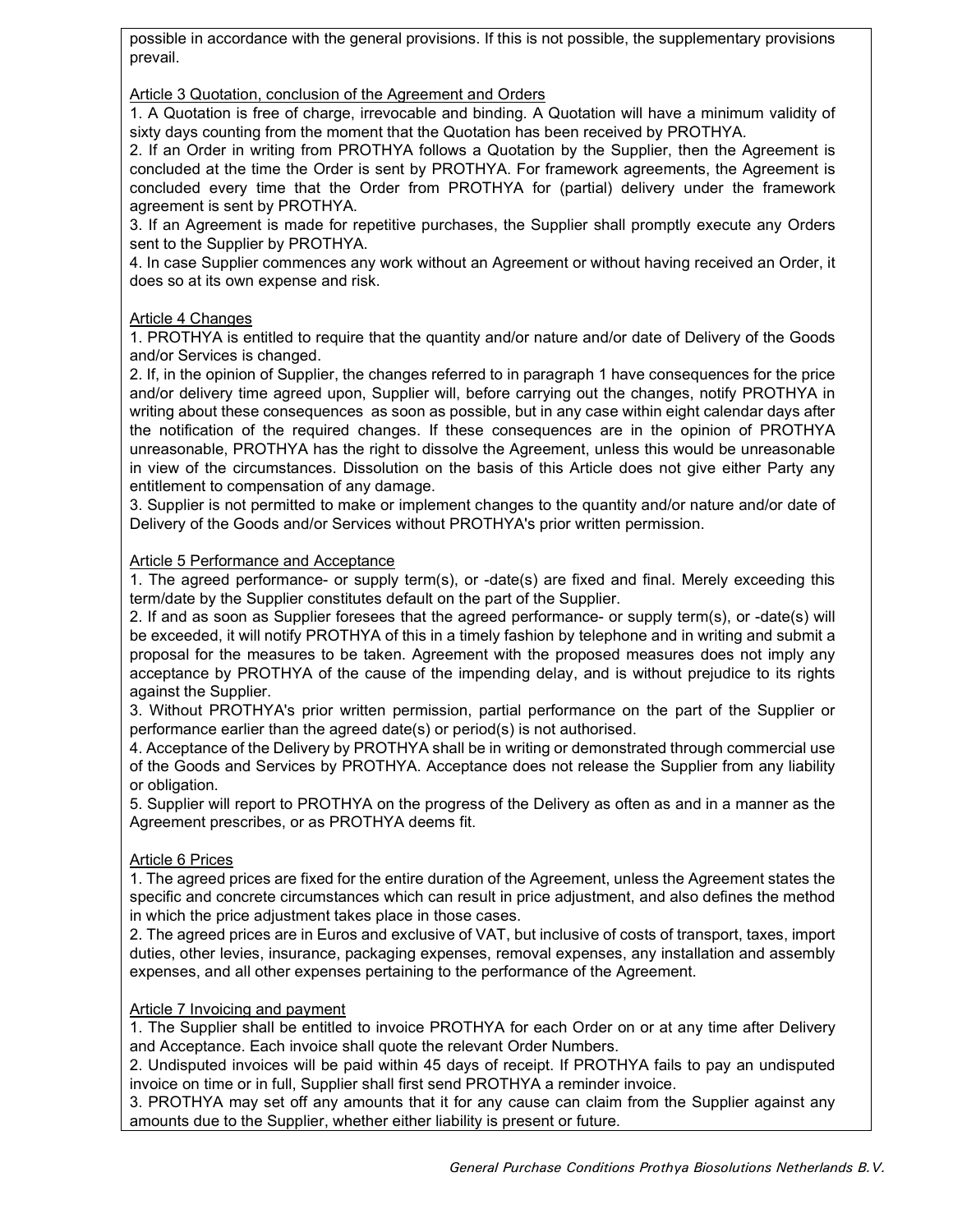4. A failure on the part of PROTHYA to meet a deadline for payment or PROTHYA's refusal to pay an invoice because it disputes its accuracy or because PROTHYA is of the opinion that the Supplier has failed to comply with its obligations pursuant to the Agreement, shall not imply that the Supplier is entitled to suspend compliance with its obligations pursuant to that Agreement or to cancel it.

# Article 8: Guarantee

1. Supplier guarantees that during the guarantee period according to the Agreement, the Delivery of Goods, Services, Deliverables and Auxiliary Materials:

- a. conform in all respects to the Specifications;
- b. are free of any defects;
- c. are suited for the purpose intended by PROTHYA (as far as the Supplier knows or should know);
- d. satisfy the most stringent requirements of safety and quality standards or any certification set by the industry; and
- e. meet the statutory requirements and any other government regulations.

2. If no guarantee period has been agreed upon in the Agreement, a period of 24 months will apply from the moment of completed Delivery to PROTHYA.

3. Supplier guarantees to keep in stock spare parts for the delivered Goods for the normal life span of the delivered Goods and to deliver them as requested.

4. In case the Goods do not meet the requirements stated in paragraph 1 of this article, Supplier will immediately arrange repair or replacement, at the discretion of PROTHYA and without prejudice to the other

rights of PROTHYA. The costs of repair or replacement will be borne by Supplier.

5. In case it becomes clear that, after consulting Supplier, Supplier cannot or will not arrange repair or replacement, or cannot or will not do so properly or in time, PROTHYA has the right to carry out the repair or replacement itself or have this carried out by third parties. These costs will be borne by Supplier. 6. In case repair or replacement is not carried out properly or in time or not carried out at all, PROTHYA has the right to dissolve the Agreement as per article 14 of these Purchase Conditions.

### Article 9 Confidentiality

1. Supplier will keep confidential all information originating from or in connection with PROTHYA, which Supplier has received or taken note of in any way. Without PROTHYA's written permission Supplier will not disclose such information to third parties unless disclosure is done due to a statutory obligation or judicial order. This confidentiality does not relate to information:

- which was already accessible to the public at the time it was made available to Supplier;
- which after it has been made available to Supplier has become accessible to the public, unless this availability is the result of Supplier's failure to comply with his obligations under this article;
- which Supplier has obtained or which has become known to him in a rightful manner before this information was made available to Supplier.

2. Supplier is not permitted to give any publicity to the execution or the details of the Agreement without PROTHYA's prior written permission.

3. Supplier is not allowed to copy or make available for inspection by third parties information relating to an Agreement, unless such is necessary for the performance of an Agreement or Supplier is obliged to do so by law.

4. The obligations of this article also apply to Supplier's personnel. Supplier is obliged to ensure that his personnel and any third parties engaged by Supplier comply with these obligations.

5. PROTHYA has the right to have personnel of Supplier and any third parties engaged by Supplier, sign a confidentiality statement.

6. If Supplier acts contrary to the provisions in this article, PROTHYA is entitled, without notice of default or judicial intervention being required, to an immediately payable penalty of EUR 50,000 for each breach, without prejudice to PROTHYA's right to full compensation of damages and PROTHYA's right to claim full performance.

# Article 10 Intellectual property rights

1. Supplier warrants that the use, including any resale, of the Goods, Services, Deliverables and/or Auxiliary Materials purchased or manufactured by Supplier, does not infringe any intellectual property rights and/or other (comparable) rights of third parties.

2. PROTHYA will own all intellectual property rights and any other (comparable) rights regarding Goods, Services, Deliverables and/or the Auxiliary Materials specifically developed for PROTHYA. Where such rights (were to) rest with Supplier, they will be transferred by Supplier to PROTHYA by signing the Agreement, which transfer is accepted by PROTHYA. In case an instrument is required for such transfer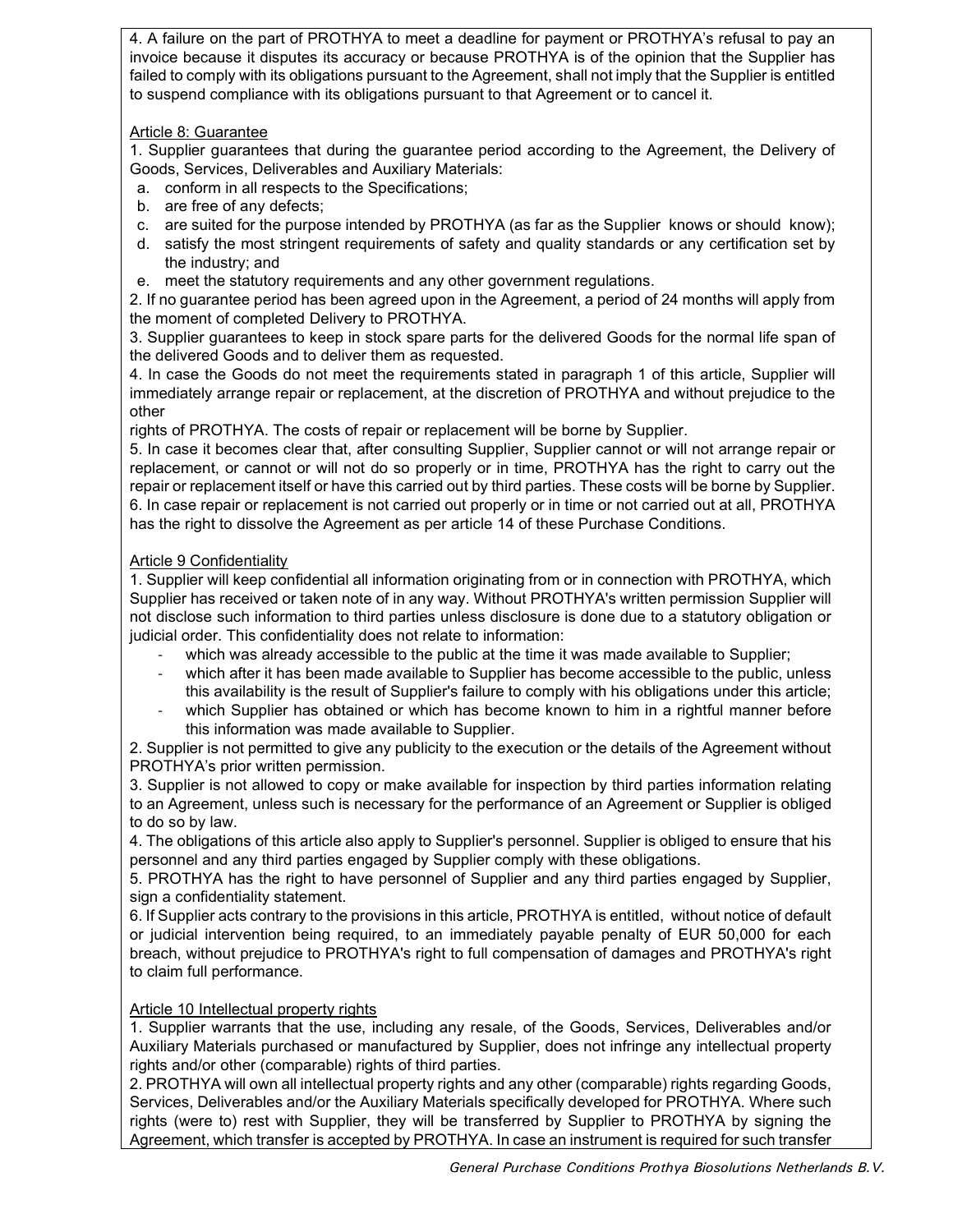or any formalities must be performed, Supplier irrevocably authorises PROTHYA to draw up an instrument and to sign it on behalf of Supplier and to perform such formalities also on behalf of Supplier, subject to Supplier's obligation to render on PROTHYA's first demand his cooperation to the transfer of such rights, without being able to set conditions for this. Supplier hereby waives vis-à-vis PROTHYA all personality rights it may be entitled to, where the applicable regulations allow such waiver. Supplier guarantees that his personnel waives vis-à-vis Supplier all personality rights they may be entitled to, where the applicable regulations allow such waiver.

3. The Supplier grants to PROTHYA, or shall procure the direct grant to PROTHYA of, a fully paid-up, worldwide, non-exclusive, royalty-free, transferrable, sublicensable, perpetual and irrevocable licence to the extend required for the purpose of PROTHYA receiving and using the Goods, Services, Auxiliary Materials and the Deliverables.

# Article 11 Auxiliary Materials

1. Auxiliary Materials made available by PROTHYA and/or purchased or manufactured by Supplier for PROTHYA's account will remain/become the property of PROTHYA.

- 2. Supplier will:
	- keep these Auxiliary Materials in good condition and insure them at his own account against all possible risks;
	- mark them as recognisable property of PROTHYA and
	- send them (back) to PROTHYA at the latest with the last (partial) Delivery.
- 3. Unless PROTHYA has given prior permission in writing, Supplier is not allowed to:
	- change these Auxiliary Materials or to make alterations in them;
	- use them for any other purpose than the purpose agreed upon.

### Article 12 Transfer of rights and obligations; subcontracting

1. Supplier is not entitled to transfer to third parties the rights and obligations arising from the Agreement, either in whole or in part, without PROTHYA's prior written permission.

2. PROTHYA has the right to transfer the rights and obligations under the Agreement to an entity belonging to the group of PROTHYA within the meaning of article 2:24b of the Dutch Civil Code, an entity that takes over PROTHYA in whole or in part, or another entity, without the Supplier's permission. 3. Without prior written notice of PROTHYA, Supplier is not allowed to use any third party for the fulfilment of any of its obligations under the Agreement.

### Article 13 Indemnity

1. Supplier shall indemnify and keep PROTHYA and its directors and employees indemnified against all liabilities, costs, expenses, damages and losses suffered or incurred by or brought against them, out of or in connection with the Agreement, the use and/or supply of Supplier's Goods, and/or the performance of the Supplier's Services.

2. Supplier will insure himself adequately against the liability referred to in this article and will allow PROTHYA proof of such insurance, at PROTHYA's first request.

# Article 14 Cancellation and termination of the Agreement

1. PROTHYA shall have the right, without prejudice to its right to claim damages and without any notification of default or interference of the courts being required, with immediate effect (a) to suspend the execution of the Agreement and all other Agreements connected thereto, and/or (b) to cancel and/or terminate the Agreement and all other Agreements connected thereto, in full or in part, if:

- a. Supplier fails to fulfil any of his obligations properly or in time under the Agreement, or any other agreements connected to the Agreement;
- b. Supplier applies for bankruptcy or is declared bankrupt;
- c. Supplier applies for or is granted a provisional or definitive suspension of payments;
- d. a substantial portion of Supplier's assets are seized;
- e. Supplier's business is closed down, liquidated or taken over in whole or in part by a third party, or in case of any comparable situation of Supplier's business in which a significant change of control of the business occurs;
- f. if Supplier is deemed on any other grounds to be no longer capable of fulfilling its obligations under the Agreement.

2. All claims which PROTHYA has or acquires against Supplier under this article are immediately payable in full.

3. On termination of the Agreement, the Supplier shall immediately deliver to PROTHYA all Deliverables whether or not then complete, and return to PROTHYA all its materials. Until they have been returned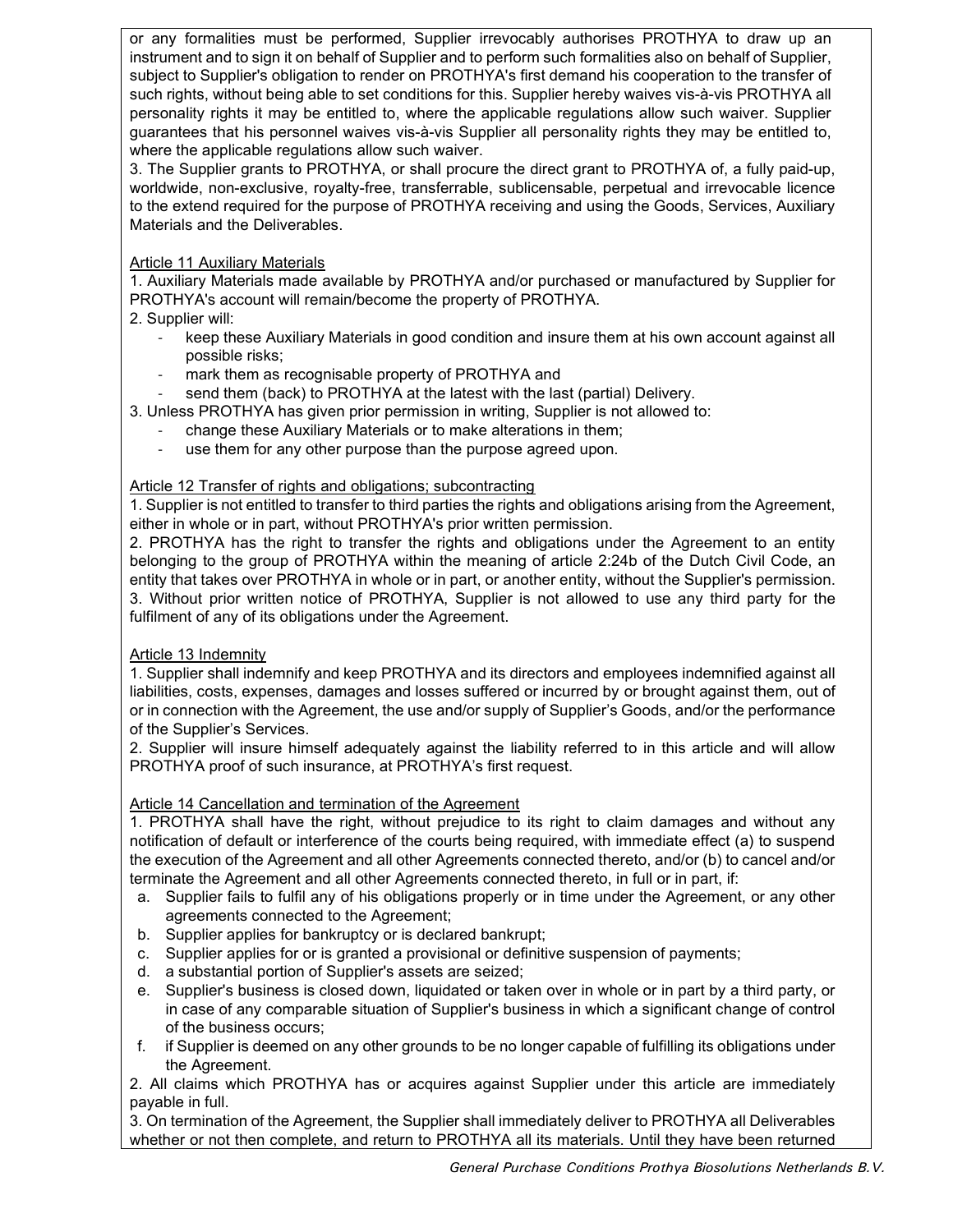or delivered, the Supplier shall be solely responsible for their safe keeping and will not use them for any purpose not connected with the Agreement.

4. If Supplier invokes force majeure (a non-attributable failure to perform), PROTHYA has the right to terminate the Agreement in accordance with paragraph 1 of this article.

5. Unless otherwise agreed upon, PROTHYA has at all times the right to terminate the Agreement, provided a notice period of at least three months is observed. Such termination does not require PROTHYA to pay any compensation to Supplier other than costs reasonably incurred by the Supplier in carrying out the Order in question and of any commitments reasonably entered into for the future for the purposes of the present Agreement.

6. Obligations which according to their nature are destined to continue after dissolution of the Agreement will so continue. These obligations include e.g. confidentiality, intellectual property, applicable law and choice of court.

### Article 15 Processing of personal data

1. If the Supplier processes personal data during the execution of the Agreement, the Supplier will process the personal data in a proper and careful manner and comply with the legal requirements that follow from the General Data Protection Regulation (GPDR), the Dutch GDPR Implementation Act (Uitvoeringswet Algemene verordening gegevensbescherming (UAVG)), and additional directives. 2. If the Supplier is deemed to be a processor, the Parties shall arrange the processing of personal data

by the Supplier for PROTHYA in a data processing agreement.

### Article 16 Applicable law and disputes

1. The Agreement and any subsequential agreements are solely and exclusively governed by the laws of the Netherlands, with the exclusion of the United Nations Convention on Contracts for the International Sale of Goods of 1980.

2. All disputes which may arise between Parties as a result of this Agreement or any subsequent agreements will exclusively be submitted to the competent court in Amsterdam the Netherlands.

# PART II SUPPLEMENTARY CONDITIONS APPLICABLE TO THE DELIVERY OF GOODS

### Article 17 Delivery

1. Delivery will be done D.D.P. (Delivered Duty Paid, according to the latest version of the Incoterms as applicable at the moment of concluding the Agreement or Order) at the agreed place of Delivery, at the agreed time or within the agreed timeframe. Supplier bears all costs and risks connected to the transport of the Goods to that place, including, if applicable, the payment of the import duties and the responsibility for fulfilling the associated formalities.

2. Title to the Goods shall pass to PROTHYA on Delivery. Risk in the Goods shall transfer to PROTHYA upon Acceptance.

3. In case PROTHYA requests Supplier to postpone the Delivery, Supplier will properly pack, store, safeguard and insure the Goods, such that they are recognisable as being destined for PROTHYA. Any additional costs may be charged to PROTHYA, after prior consultation and agreement with PROTHYA. 4. Supplier will provide adequate (written) instructions concerning the operation, the use and maintenance of the Goods.

### Article 18 Expiry date

1. The timeframe between the expiry date of the Goods and the moment of Delivery must be as long as possible.

2. If PROTHYA is of the opinion that the timeframe between the expiry date and the moment of Delivery is too short, PROTHYA has the right to refuse the Goods, and Supplier will immediately arrange replacement with Goods with a longer expiry date.

### Article 19 Packaging and dispatch

1. The Goods should be properly packaged to ensure that they reach the place of destination in good condition. They should also be marked according to all legal provisions and any supplementary regulations of PROTHYA.

2. The Goods to be delivered shall be accompanied by a packing list. This packing list should include PROTHYA's order number(s), batch and item number(s), quantity or quantities and description(s) of the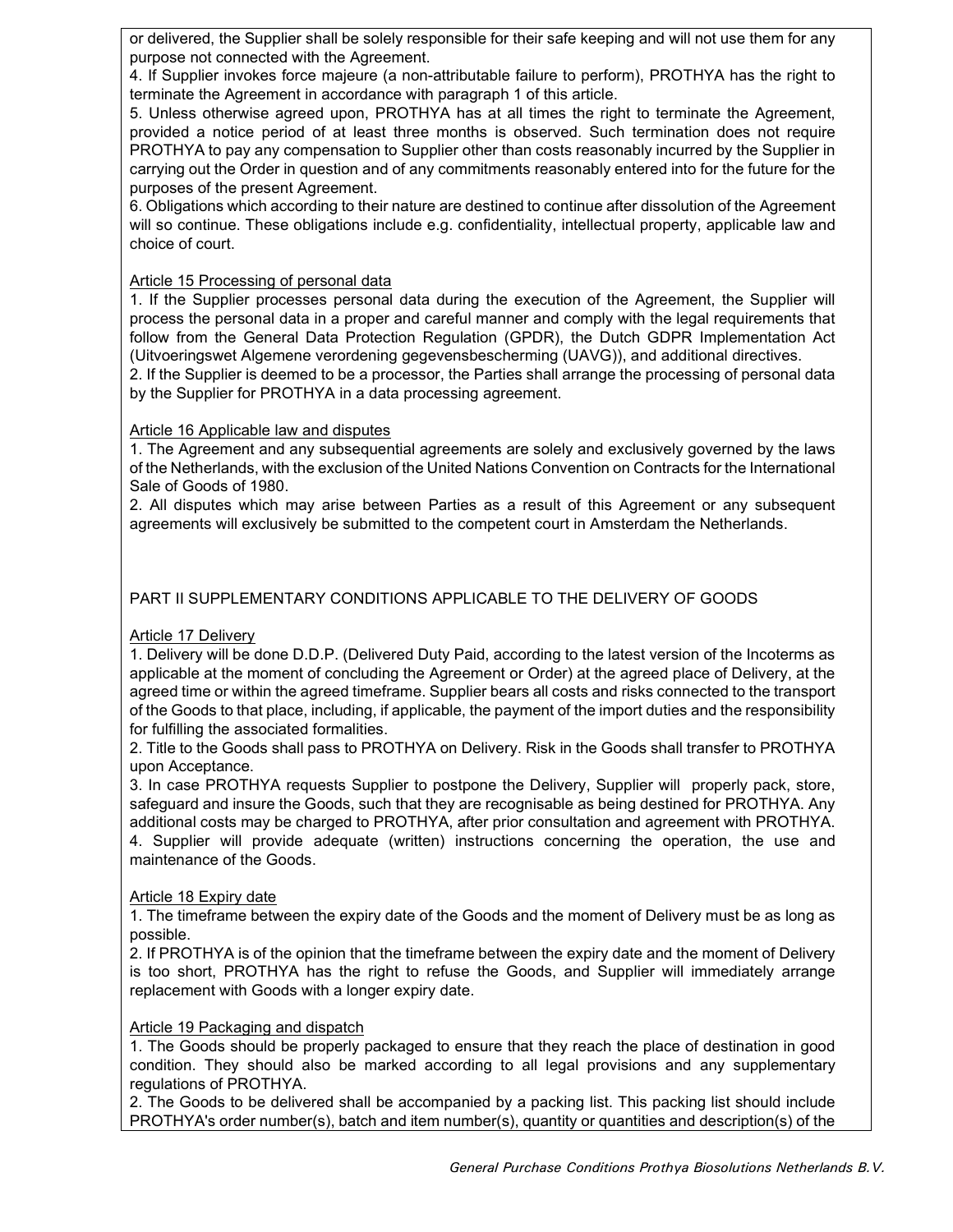Goods. Supplier should also specify in the packing list whether the Goods have been packaged in reusable packaging.

3. Reusable packaging should be clearly marked as such by Supplier. In case it concerns nondisposable reusable packaging this should be registered and specified on the invoice. The return of reusable packaging is for Supplier's account and risk.

4. All packaging (with the exception of reusable packaging) becomes the property of PROTHYA upon Delivery, unless PROTHYA waives its right thereto.

5. Unless explicitly agreed upon otherwise, Supplier is required to remove any waste and packaging materials after Delivery of the Goods has been completed.

### Article 20 Inspection and audit

1. Inspection by or by order of PROTHYA may take place before, during or after the Delivery.

2. PROTHYA has the right to carry out or have carried out (GMP) audits at Supplier and/or the manufacturer of the Goods, on a date and in a manner as determined in consultation with Supplier.

3. Supplier will grant access to the locations where the Goods and/or components are produced or have been stored and will cooperate with the Inspection or audit and will provide at his own expense the necessary documentation and information.

4. If following the Inspection, the Goods are rejected, either in part or in full, PROTHYA will notify Supplier of this in writing and, if so requested by PROTHYA, Supplier is obliged to deliver within three days Goods that actually meet the Specifications. If the Goods are rejected during or after the Delivery, the ownership and risk of the rejected Goods will pass to Supplier from the date of notification of the rejection.

5. If Supplier fails to take back the rejected Goods within 10 working days after the date of the (written) notification, PROTHYA has the right to return the Goods to Supplier at Supplier's expense.

6. The costs of a re-inspection will be borne by Supplier.

#### Article 21 Recall

1. A Recall takes place in connection with a defect detected in quality, safety, functioning and processing of any Goods, which therefore do not offer the safety and/or function that can be expected thereof. Immediately after the necessity or reason of a Recall or the possibility of a defect has become known, Supplier must inform PROTHYA of this by telephone and in writing. Supplier should do this no later than within 24 hours after it has become known.

2. All costs resulting from a Recall will be borne by Supplier.

### Article 22: Goods sent on approval or for Inspection

1. In case of Goods sent on approval or for Inspection, Supplier and PROTHYA agree that Supplier will make available Goods to PROTHYA during a certain approval period, free of charge and PROTHYA will take the Goods on approval or for Inspection.

2. Supplier agrees to fully compensate PROTHYA for all damage that arises at PROTHYA or third parties during the approval period due to:

- defects or other identifiable deviations in the Goods;
- insufficient instruction by Supplier on the operation or the use of the Goods; or
- an attributable failure or unlawful act by Supplier or his personnel.

3. Supplier agrees to fully indemnify PROTHYA against claims of third parties for compensation of the damage or loss as referred to in paragraph 2 of this article. If a third party files a claim against PROTHYA in connection with such damage or loss, PROTHYA will immediately inform Supplier and send all required data of such claim.

4. During the approval period and during transport to and from PROTHYA, Supplier is responsible for insuring the Goods sent on approval and for inspection against the liability, damage or loss mentioned in paragraph 2 of this article.

5. Supplier will provide PROTHYA with sufficient materials to enable the latter to make adequate use of the Goods during the approval period.

#### Article 23 Goods on consignment

1. In case of Goods on consignment, Supplier and PROTHYA agree that Supplier will deposit Goods free of charge during a period agreed upon, whereby title and risk of these Goods will only pass in case PROTHYA starts to use or consume the Goods.

2. Supplier will replenish the stock no later than on the first workday after PROTHYA has announced that it has started to use the Goods.

3. Supplier will insure these Goods until the ownership has passed to PROTHYA.